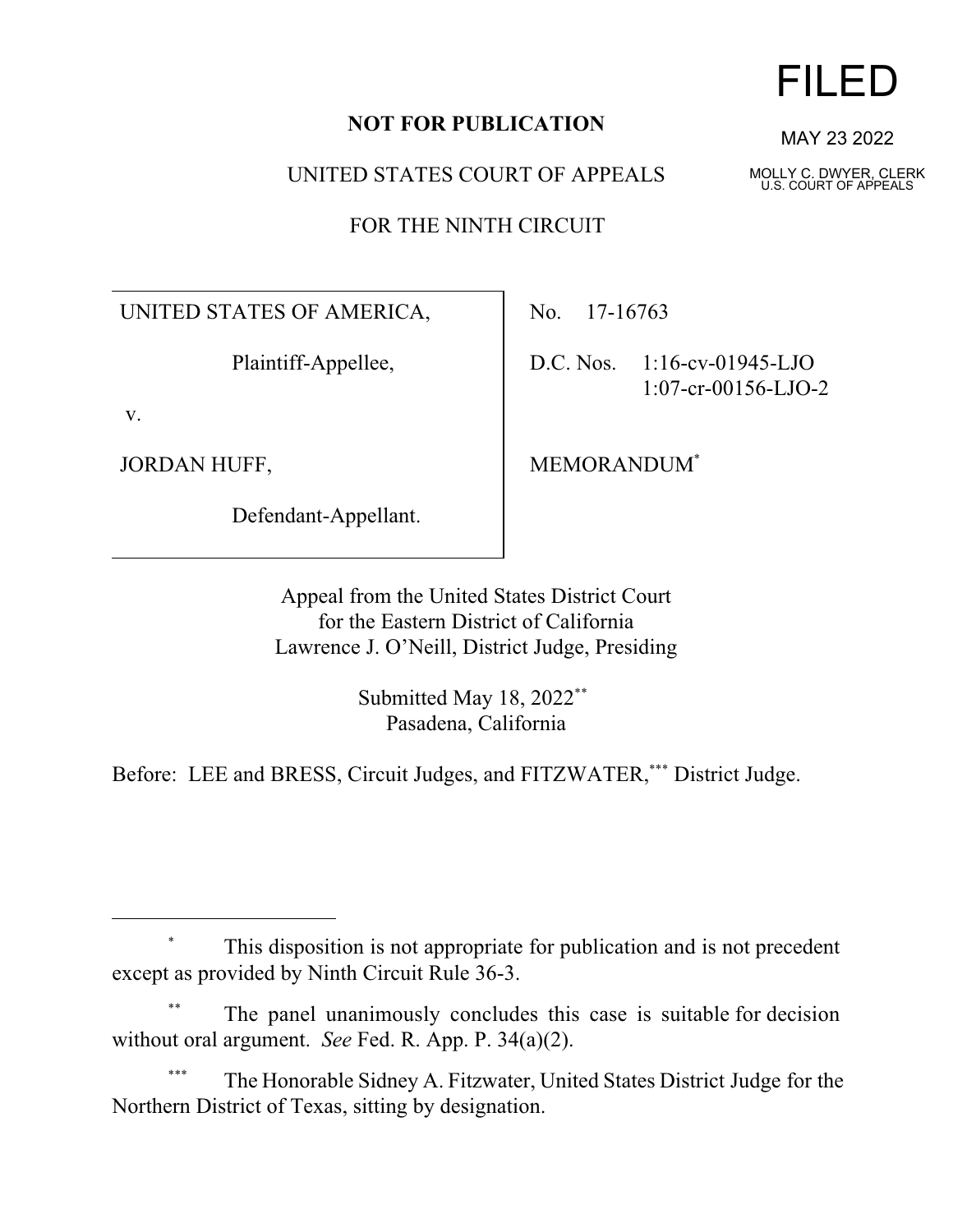Movant Jordan Huff ("Huff") appeals the denial of his motion under 28 U.S.C. § 2255 to vacate, set aside, or correct his 18 U.S.C. § 924(c) convictions and sentences. We have jurisdiction under 28 U.S.C. §§ 1291 and 2253, and we affirm.

We review de novo the district court's denial of a  $\S$  2255 motion, and we review the district court's factual findings for clear error. *United States v. Guess*, 203 F.3d 1143, 1145 (9th Cir. 2000).

1. We do not reach the government's argument that we should dismiss in part the certificate of appealability ("COA") as improvidently granted. *See Phelps v. Alameda*, 366 F.3d 722, 726 (9th Cir. 2004) ("[M]erits panels are not required to examine allegedly defective COAs in the face of jurisdictional challenges.").

2. It is apparent from the record that Huff's  $\S$  924(c) convictions are predicated on Hobbs Act robbery, not conspiracy to commit Hobbs Act robbery. But Huff contends that, after *United States v. Davis*, 139 S. Ct. 2319 (2019), his Hobbs Act robbery convictions are invalid predicate crimes of violence for a  $\S$  924(c) conviction because they are based on either a *Pinkerton* or an aiding-and-abetting theory of liability. This argument is foreclosed by our precedents. *See Young v. United States*, 22 F.4th 1115, 1122-23 (9th Cir. 2022) (explaining that "there is no distinction between aiding-and-abetting liability and liability as a principal under federal law[,]" and holding that "aiding and abetting a crime of violence, such as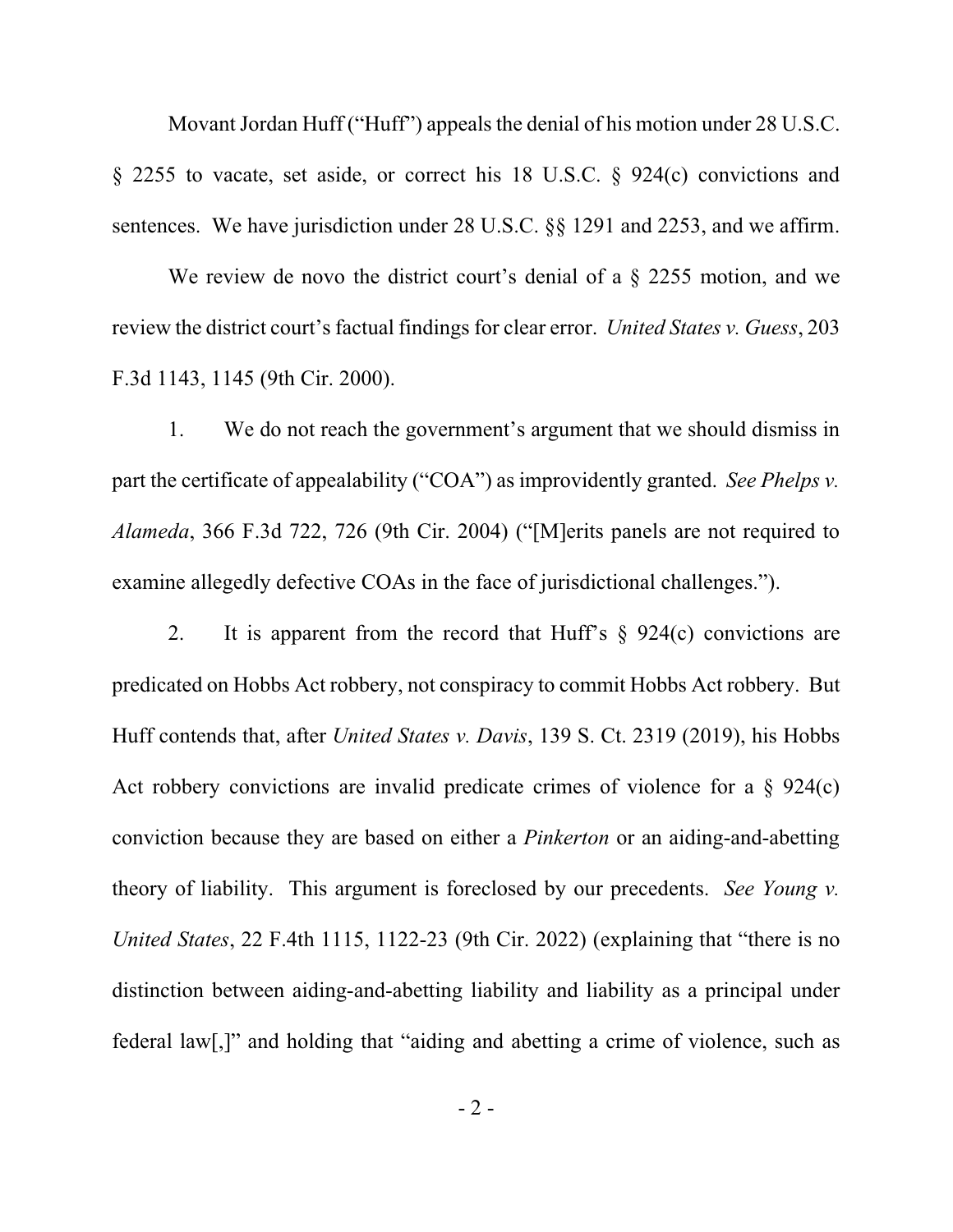armed bank robbery, is also a crime of violence"); *United States v. Henry*, 984 F.3d 1343, 1355-56 (9th Cir. 2021) (rejecting argument that § 924(c) conviction was invalid if predicate offense was based on *Pinkerton* liability).

*Borden v. United States*, 141 S. Ct. 1817 (2021) (plurality opinion), is not clearly irreconcilable with these binding precedents. *See United States v. Boitano*, 796 F.3d 1160, 1164 (9th Cir. 2015) (recognizing that three-judge panel may not overrule a prior panel opinion absent clearly irreconcilable, intervening higher authority). In *Borden* the Court held that a criminal offense that requires only a *mens rea* of recklessness cannot qualify as a "violent felony" under the force (or elements) clause of the Armed Career Criminal Act, 18 U.S.C. § 924(e)(2)(B)(i). *Borden*, 141 S. Ct. at 1821-22, 1834. But the Court did not address whether § 924(c) convictions can be predicated on crime-of-violence convictions that are based on a *Pinkerton* or an aiding-and-abetting theory of liability. The Court explicitly stated in *Borden* that it was not addressing accessory liability. *Id.* at 1823 n.3 (stating that the Court had "no occasion to address" inchoate crimes, such as conspiracy, or aiding-and-abetting liability). Regardless, *Borden* confirmed preexisting Ninth Circuit precedent that mere recklessness is not sufficient under the force clause, *United States v. Grajeda*, 581 F.3d 1186, 1191 (9th Cir. 2009), and Hobbs Act robbery in all events requires a